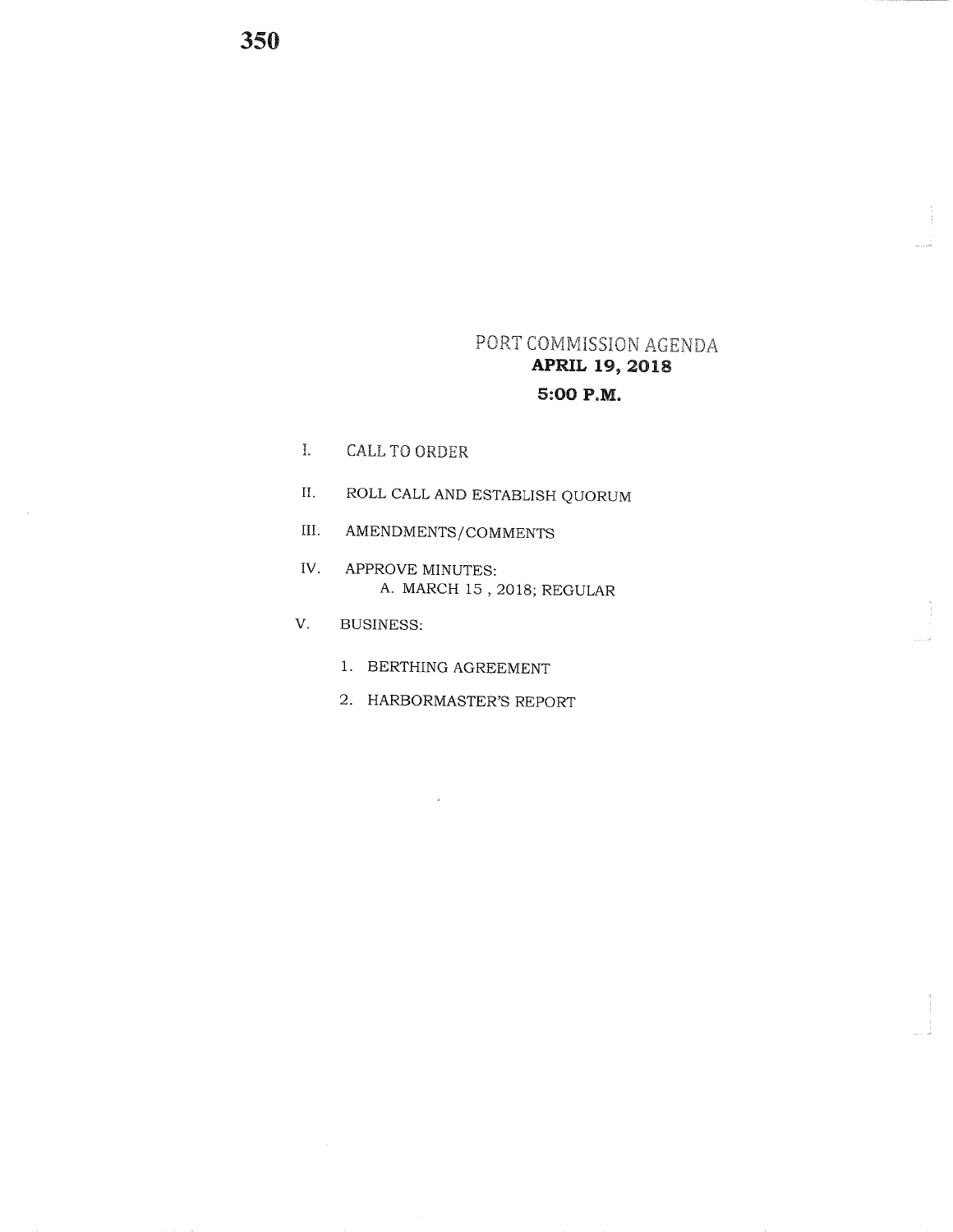# PORT COMMISSION MINUTESAPRIL 19, 2018

Be it remembered that a regular meeting of the port commission of the city of Long Beach, Mississippi, was begun and held at the city Hall MeetingRoom, 201 Jeff Davis Avenue, in said city, on Thursday, April 19, 201g, at5:00 o'clock p.m., it being the time, date, and place fixed for holding saidmeeting.

There were present and in attendance on said commission and at themeeting the following named persons: president phil Kies, secretary Don Deschenes, commissioners Russell Jones, Brian currie, Brandon Boggess, Junior Husband, Barney Hill, Harbormaster Bill Angley, and city clerk StaceyDahl.

Absent the meeting were Vice president Susan Nicolais andCommissioner Kevin Hicks.

There being a quorum present and sufficient to transact the business ofthis meeting, the following proceedings were had and done.

#### \*\*\*\*\*\*\*\*\*\*\*\*\*\*\*\*\*\*\*\*\*\*\*\*\*\*

commissioner Kies called the meeting to order; whereupon there were noamendments or comments to the agenda.

\*\*\*\*\*\*\*\*\*\*\*\*\*\*\*\*\*\*\*\*\*\*\*\*\*\*\*

commissioner Deschenes made motion seconded by commissionerJones and unanimously carried to approve minutes of the port commission, asfollows:

 $\triangleright$  Regular Minutes of March 15, 2018, as submitted.

\*\*\*\*\*\*\*\*\*\*\*\*\*\*\*\*\*\*\*\*\*\*\*\*\*\*\*\*\*

There came on for consideration an amended Berthing Agreement, asfollows:

Saabara 1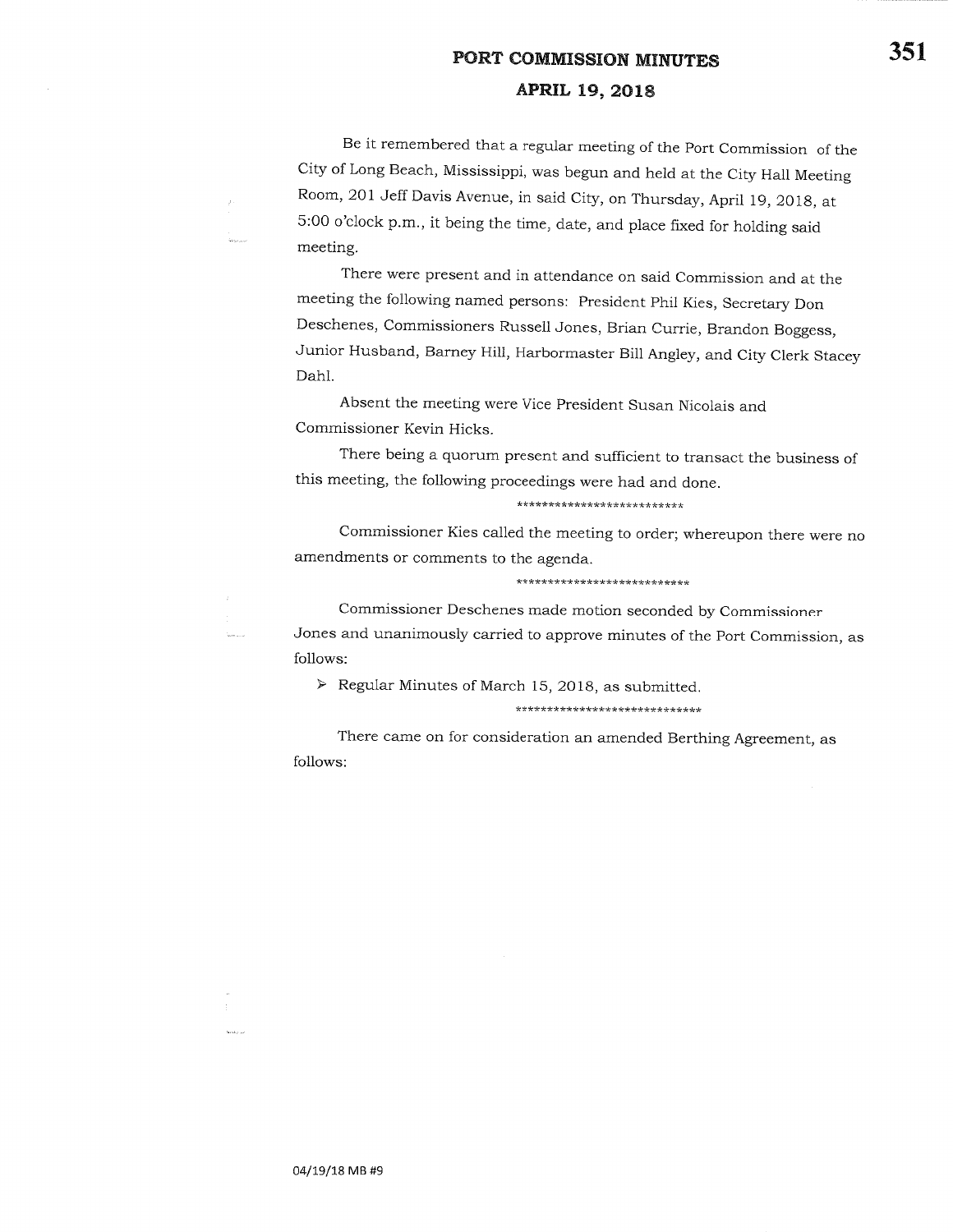## APRIL L9,2OL8

| STATE OF MISSISSIPPI                                                      | Amended Date: April, 2018                                                                                                                                                                                                                                                                                          |
|---------------------------------------------------------------------------|--------------------------------------------------------------------------------------------------------------------------------------------------------------------------------------------------------------------------------------------------------------------------------------------------------------------|
| COUNTY OF HARRISON                                                        |                                                                                                                                                                                                                                                                                                                    |
| CITY OF LONG BEACH BERTHING AGREEMENT                                     |                                                                                                                                                                                                                                                                                                                    |
| identified Boat Owner as follows, to-wit:                                 | This BERTHING AGREEMENT made and entered into on the day and year herein noted by and between<br>the Long Beach Port Commission, hereinafter referred to as the "Commission", and the following                                                                                                                    |
|                                                                           |                                                                                                                                                                                                                                                                                                                    |
| ADDRESS OR ADDRESSES:<br>BILLING ADDRESS IF DIFFERENT FROM ABOVE ADDRESS: |                                                                                                                                                                                                                                                                                                                    |
|                                                                           |                                                                                                                                                                                                                                                                                                                    |
|                                                                           |                                                                                                                                                                                                                                                                                                                    |
| WORK PHONE:                                                               |                                                                                                                                                                                                                                                                                                                    |
|                                                                           |                                                                                                                                                                                                                                                                                                                    |
|                                                                           | $1.0.$ # $\frac{1}{2}$ $\frac{1}{2}$ $\frac{1}{2}$ $\frac{1}{2}$ $\frac{1}{2}$ $\frac{1}{2}$ $\frac{1}{2}$ $\frac{1}{2}$ $\frac{1}{2}$ $\frac{1}{2}$ $\frac{1}{2}$ $\frac{1}{2}$ $\frac{1}{2}$ $\frac{1}{2}$ $\frac{1}{2}$ $\frac{1}{2}$ $\frac{1}{2}$ $\frac{1}{2}$ $\frac{1}{2}$ $\frac{1}{2}$ $\frac{1}{2}$ $\$ |
|                                                                           | DOC. # $\qquad \qquad \qquad \qquad$                                                                                                                                                                                                                                                                               |
|                                                                           |                                                                                                                                                                                                                                                                                                                    |
|                                                                           |                                                                                                                                                                                                                                                                                                                    |
|                                                                           |                                                                                                                                                                                                                                                                                                                    |
|                                                                           |                                                                                                                                                                                                                                                                                                                    |
|                                                                           |                                                                                                                                                                                                                                                                                                                    |
|                                                                           |                                                                                                                                                                                                                                                                                                                    |
|                                                                           |                                                                                                                                                                                                                                                                                                                    |
|                                                                           |                                                                                                                                                                                                                                                                                                                    |

oply of the 35 coast daily vessel documentation centificate indicating actual Over All Length (OAL) to<br>determine slip rent for the vessel. In addition, a copy of an active insurance policy for the vessel shall be AS A CONDITION PRECEDENT to the placement of any vessel in the harbor, the Boat Owner shall providethe Harbor Master with proof of ownership and a current home state registration for the vessel or a copy ofthe US Coast Guard vessel documentation certificate indicating actual Over All Length {OAL) to provided when the initial Berthing ABreement is enacted. The Harbor Master's initials certifying proof of ownership, current registration or vessel documentation certificate, and active insurance shall be affixedto the original Berthing Agreement below: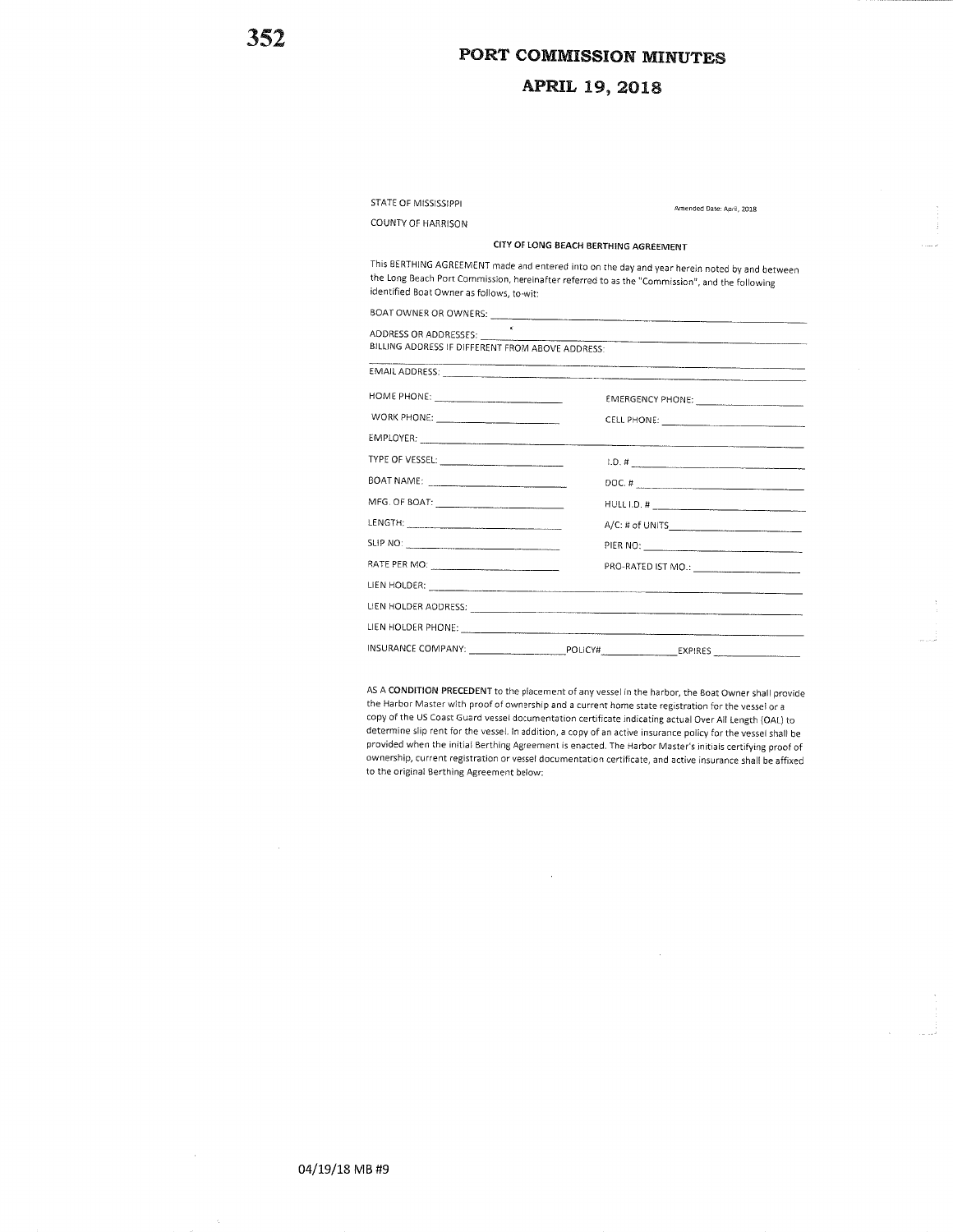#### APRIL 19, 2018

1. BERTHING AND FEES: Boat Owner shall pay to Commission and/or it's duly appointed representative for the use of the above described slip together with utilities and air conditioningcharge(s) as required as provided herein and a limited license to use the adjacent areas herein provided as follows, to-wit:

A. *Mississippi Residents*: Rent to be calculated at the rate of \$4.20 per linear foot of the ab described vessel.

8. Harrison County Residents: Rent to be calculated at the rate of \$3.50 per linear foot of the above described vessel.

C. Out of State Residents: Rent to be calculated at the rate of 56.30 per linear foot of the abovedescribed vessel.

D. *Air-conditioning:* Any vessel that has an air-conditioner shall be charged an additional sum S15 .OO per month for each air conditioning unit aboard.

E. Utility Fee: Boat Owners shall pay the sum of \$20.00 per month for costs of utilities.

F. *Daily Rate*: Boat Owners who rent a slip on a daily basis shall pay the sum of \$1.00 per foot of boat length per day through day 5. Day 6 through day 15, Boat Owner shall pay 1/2 of the rentbased on the aforesaid A - E. Boat Owners exceedjng 15 days shall pay a monthly rate as calculated on the aforesaid A - E. space and slip availability is at the sole discretion of theHarbor Master.

The monthly lease rate for the above described vessel based upon the information provided by Boat owner shall be payable in advance on or before the first day of each ancl every month hereafter, rhe first month rent shall be pro-rated. ln the event the goat owner elects to pay his month-to-month lease rate annually in advance, the Boat owner will receive a ten percent { 1o%} discount for said yearly rate, payment to be non-refundable. rhe above described Ipayments {i.e., daily, monthly, yearly, etc.) shall be payable in advance at the Long Beach city Hall, Jeff Davis Ave. Long Beach, Mississippi, on or before thefirst day of each and every month hereafter, unless pajd in advance.

Non-Payment and /or late payment: A charge of 10% of the monthly rent shall be added to any bill for monthly rent and fees not paid on or before the 15th of the month for which same is due and payable. ln the event that the rent and other charges are not paid on or before the date such chargesbecome due and payable, the Boat Owner shall be subject to having his vessel seized and sold according to the lien imposed by general maritime law and/or Section 85-7-9, et seq. of the Mississippi Code of 1972, annotated and amended. Further, Boat Owner is hereby advised pursuant to the above referenced state Statute that "such lien shall be paramount to all other debts due and owing by such water craft or the owner thereof or other lien thereon, except as provided by section g5-7-7, MississippiCode of 1972, annotated and amended. Further. and by mutual agreement Boat Owner shall beresponsible for and pay a reasonable attorneys fees of not less 25% of the total sum due and owing, if found to be in violation of any provision hereof and sald matter is turned over to an attorney for collection. Further, Boat owner agrees that in the event that Boat owner becomes delinquent in the payment of any sums owed commission, that commission and/or its duly appointed Harbor Master mayuse any reasonable method available included, but not limited to, chaining the vessel to the dock, removing the vessel to a secure storage facility or blocking the vessel in its berth, to impose its lienagainst the vessel itself. That Boat owner specifically agrees and understands that some damage may

353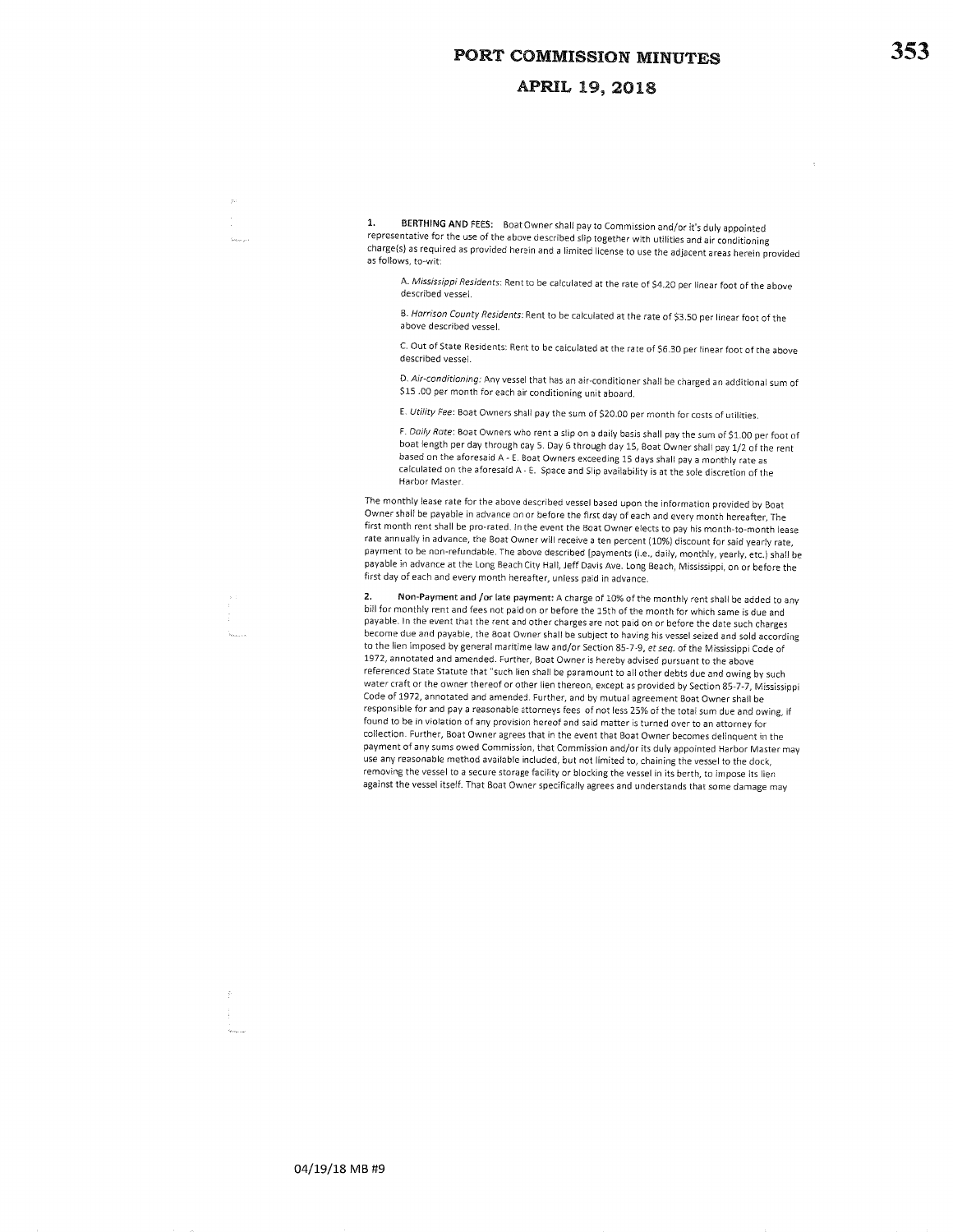#### APRIL 19,2018

occur to the vessel and the Boat Owner agrees that Commission shall not be responsible for such consequential damages.

3. Term: This Berthing Agreement shall continue in effect from month to month, subject totermination upon fifteen (15) days written notice by either party.

4. Uses: Boat Owner shall not use nor permit the demised premises, or any portion thereof to be used for: (1) the conduct of any offensive, noisy, or dangerous activity or public nuisance, or against any law, or (2) in any manner which would infringe on the rights of other tenants of the Commission, or (3) in any manner contrary to the rules and regulations of the Commission, a current copy of which has been provided to Boat owner and which may be amended from time to time without prior notice toBoat Owner. Boat Owner agrees to abide by all rules, regulations and directions of the United States coast Guard, Mississippi Department of Marine Resources, Mississippi state Hearth Department, the U.S Environmental Protection Agency and all other federal and state agencies, departments or politicalsubdivisions thereof.

5. Indemnification of Commission: Boat Owner covenants to exercise due care in the occupation of the leased berthing slip and to vacate the same in good condition, reasonable wear and tear excepted. Boat Owner shall indemnify Commission it agents, employees, members and the City of Long Beach, Mississippi, against all claims, actions, proceedings, damages and liabilities, including attorneys<sup>i</sup> fees, costs, and other expenses arising from or connected with Boat owners possession and use of theaforesaid berthing space and common areas, including, but not limited to those caused by or resulting from vandalism, theft, fire, weather, tides or wave action, Boat Owner does further agree to be responsible for and pay any and ail damages to other craft and property caused by the above describedvessel, Boat Owner, or guest.

6. Alteration and Improvements: Boat Owner shall make no alterations or improvements to the property of commission without expressed written consent of commission. Any and all improvementsapproved by Commission shall become property of Commission.

7. Limitation on Commissions Liability: Boat Owner acknowledges that he, she or it has inspected the berthing slip identified herein and has satisfied himself, herself, or itself that the berthing space is adequate for the safe berthing of Boat Owners vessel, Harbor assumes no responsibility for tending mooring lines or moving vessels from the berths assigned, Further, Boat Owner agrees to indemnify and hold Commission harmless from damages to vessel and/or injuries to Boat Owner's guest's, invitees or all others regarding occupancy of the berthing space and use of common areas not the direct negligence<br>of Commission.

8, Cancellation of Berthing Agreement: Boat Owner agrees to give at least fifteen (15) dayswritten notice of his intent to vacate; His failure to do so shall result in Boat Owner being responsible for payment of all monthly payments due on said slip until such time as written notice is given commission.The removal of Boat Owners vessel from the slip shall not constitute notice to Commission of his intent to vacate, nor does it relieve Boat Owner from the obligation to pay according to the terms hereof.

9. Liability Insurance: Boat Owner agrees to provide liability insurance on their vessel in the amount of \$300,000.00. Boat Owner shall name the Long Beach Port Commission and the City of Long Beach as additional insureds on said policy and shall provide written proof of such insurance (i.e., such as declarations page), prior to placing vessel in harbor under the initial berthing lease and by the anniversary date of such policy each year thereafter and upon request of any official of the Long Beach Harbor. Said proof of insura nce shall provide proof of liability limits and the named insureds therein.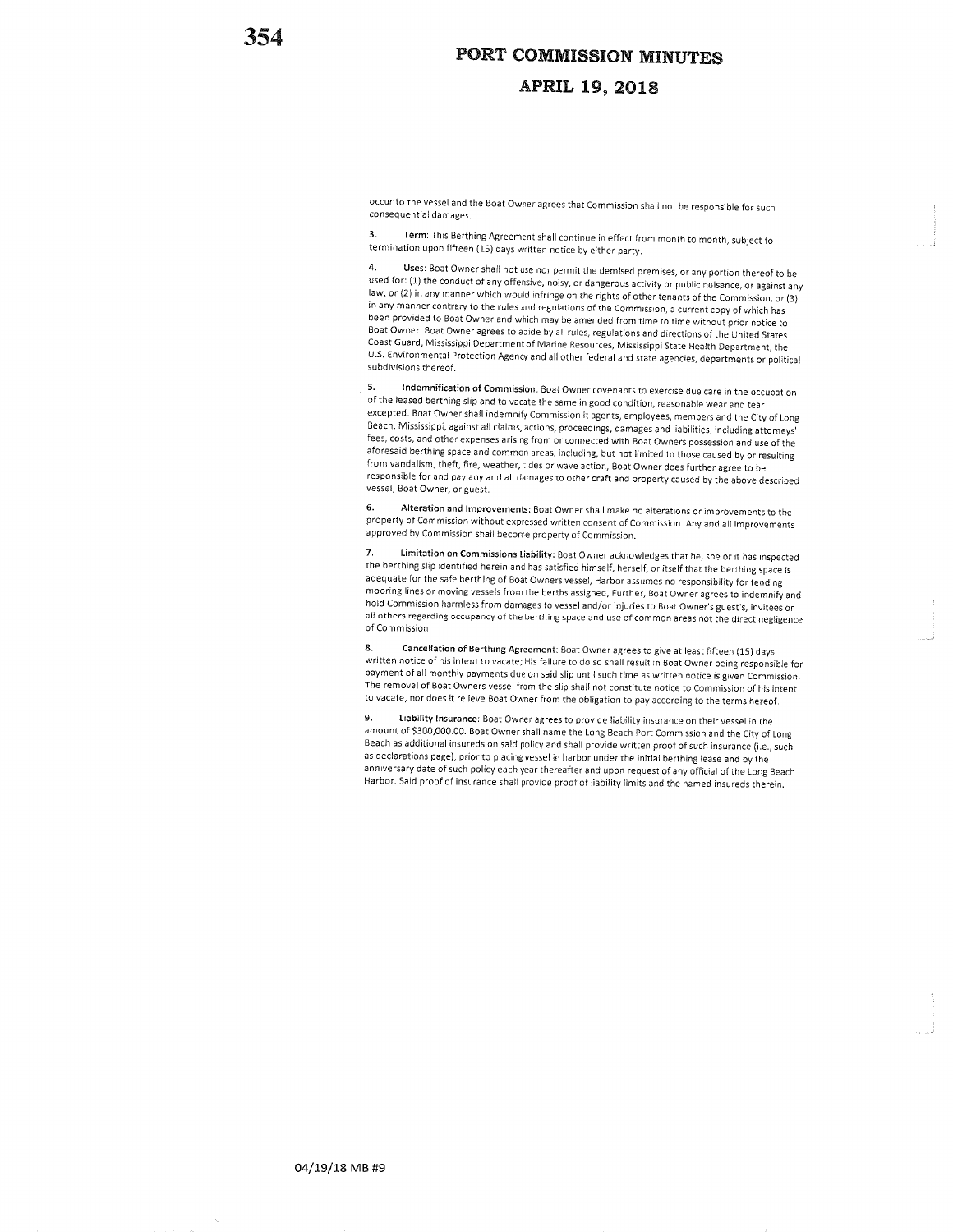#### **APRIL 19, 2018**

10. Cancelation for Unseaworthy Condition: Owner must, at all times, maintain vessel in seaworthy condition, capable at all times of movement and sustained travel under its own power. This Berthing Agreement may be terminated without notice on any vessel found unseaworthy by the Harbor Master.Upon appearance to The Harbor master that any vessel is unseaworthy or incapable of getting underway under its own power, owner shall allow inspection by Harbor Master and must demonstrate seaworthiness to Harbor lMaster's satisfaction. Any vessel found unseaworthy for a period of30 daysshall be removed from the Harbor.

11. Changes in Circumstances: Boat Owner agrees to promptly notify and provide the Commission or the Harbor Master with documentation of any and all changes to this agreement including, but not limited to, any change in ownership, liens, co-owners or vessels, Failure to do so constitutes grounds for immediate cancellation of this agreement.

12. Commission's Right to Use Slip: Boat Owner agrees to notify Commission of the intention to vacate slip for any period in excess ofthree {3) days, and Boat owner agrees that commission may makesaid slip available for transient or other use of the slip in Boat Owners absence without charge or credit. Boat Owner agrees to notify Commission or Harbor Master prior to 24 hours of the return of the vessel so that commission can make alternate plans for any vessel using the said slip in the absence of Boat Owner.

13. Removal of Vessel by Boat Owner; State of Emergency: If at any time the Boat Owner or Lessee is in any way concerned about the safety of his/her vessel, he/she should immediately remove said vessel from the harbor. Furthermore, in the event of eminent danger from hurricanes, tropjcal storms orother natural disasters and/or notification of declaration of state of emergency by state, county,municipal or Emergency Management officials, the Boat Owner agrees to immediately remove said vessel from the harbor. In case of such emergency condition no safe harbor status may be claimed by Boat owner, it being acknowledged that during such states of emergency, no safe harbor or moorage exist in the Harbor. Failure to remove said vessel shall constitute a misdemeanor punishable by fine upto \$1,000.00, and may also result in possible civil liability of the Owner to other Boat Owners and the Long Beach Port Commission or property owners for damages caused by such vessel.

14. Emergency Removal of Vessel: Boat Owner agrees that Commission may remove the vessel from the slip at the sole expense of Boat Owner in the event that said vessel becomes a nuisance, becomes unseaworthy, or in case of dangerous weather conditions such as hurricanes. "Expense' includes but is not limited to the removal and storage cost of said vessel. Boat Owner further agrees tohold harmless all parties involved in the removal and storage of vessel in the event of its Emergency Removal.

15. Alteration of Agreement: This Berthing Agreement shall constitute the whole agreement of theparties and cannot be altered except in writing and signed appropriately by the parties.

15. Sublease; Boat Owner may not sublease slip specified in this agreement.

17. Clean Marina practices: Boat Owner shall comply with guidelines in the Mississippi Clean Marina Program in order to protect the harbor resources from contamination and pollution as follows:

#### Sewage Handling:

 $\bar{1}$ 

.No raw sewage may be discharged and pump out stations are provided in the harbor for usewith Marine Sanitation Devices (M5D).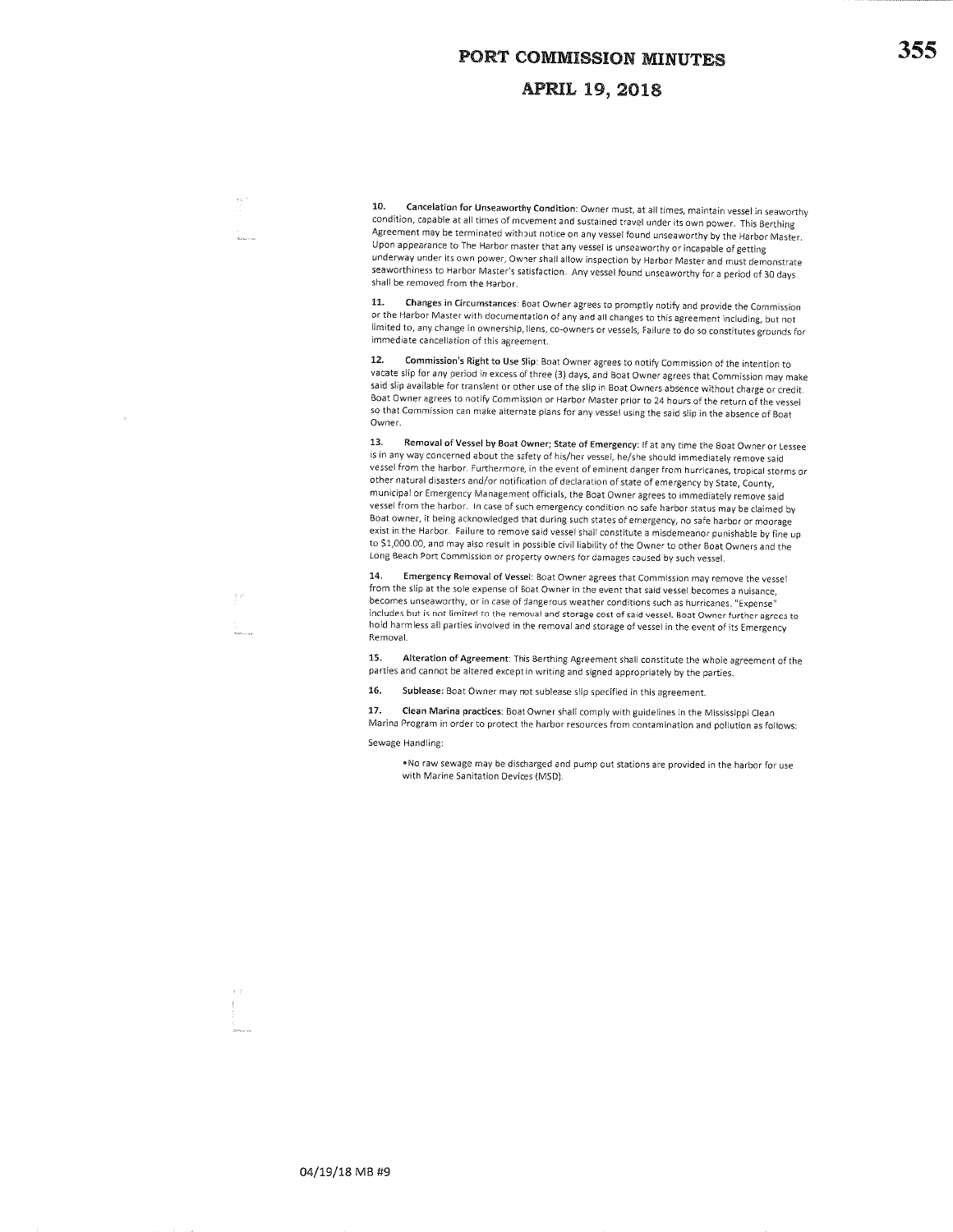## APRIL 19, 2018

"Y" valves must be tied down and will be inspected periodicallyto ensure that no sewage can bedischarged and appropriate chemicals are in use.

. Clean, functioning restrooms are available 24 hours a day

#### Fuel Control

. Fuel vendor will be responsible for pumping fuel into vessels.

#### Solid Waste

- Solid waste must be disposed of in the covered trash receptacles.
- . Recycling containers are available for glass, plastic, and aluminum.

' Fish wastes cannot be disposed within the Harbor. A fish cleaning station and waste receptacleis provided for Harbor patrons.

' Cleaning of fish on docks and floats is not be permitted, unless fish wastes are contained (suchas with a pan or plastic drop cloth) and disposed in the fish cleaning station.

• Rinse water drainage from fish cleaning areas must be free of solids and directed to a sand filter or sanitary sewer.

Vessel Cleaning and Repair

'Take proper precautions against spills, and use environmentally friendly materials. The following minor maintenance and cleaning activities may be conducted on board vessels whilein the water:

.Routine engine tune-ups, oil changes, and other minor servicing and repair

' Routine care and cleaning of rigging and fittings, interior surfaces, and "bright work"providing these activities do not produce a wastewater

- " Painting/varnishing interior surfaces and bright work
- ' Routine sanitary pump-outs and maintenance of sanitary wastewater facilities
- . Bilge pump repair

' All other maintenance activities must be conducted with the vessel out of the water ata proper repair facility specifically designed for the purpose, including hull scraping, sandblasting, or painting the hull exterior or drive units, cleaning the hull exterior withcleaning agents other than fresh water or natural seawater, and any other activities involving the potential risk of an uncontained discharge of oil, chemicals, nutrients, orother contaminants into the water.

' Minimize the use of soap and detergents within the Harbor. use only phosphate-free and biodegradable cleaning products such as simple Green and comparable products. The use of detergents containing ammonia, sodium hypochlorite, chlorinated solvents,petroleum distillates, or lye is prohibited.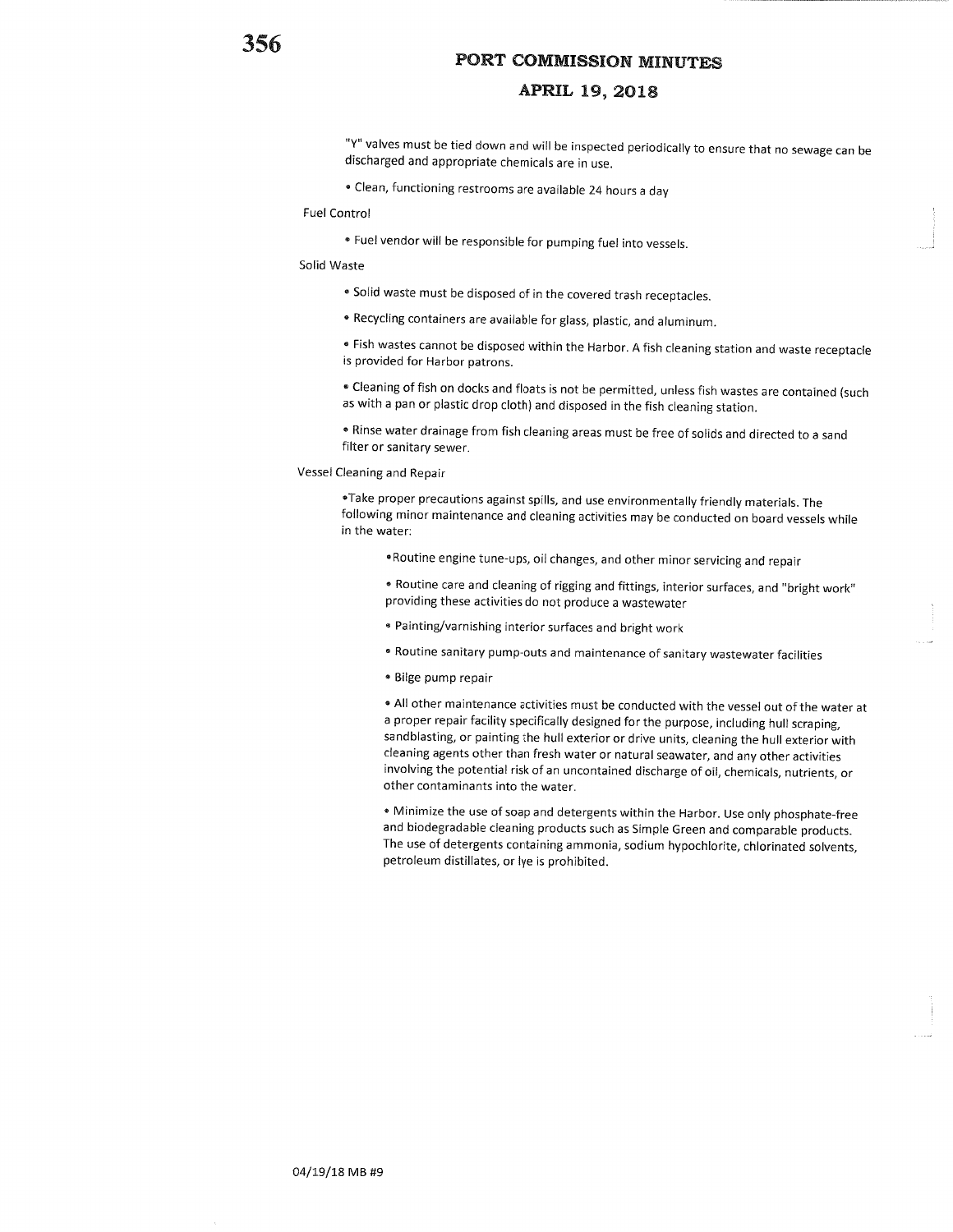## APRIL 19,2OL8

rLiquid wastes (including but not limited to solvents, detergents, and rinse water) cannot be discharged onto the ground, allowed to enter storm drains, or disposed of indumpsters or trashcans. Contaminated bilge water cannot enter the water.

'Reuse or recycle waste oil in the containers provided in the harbor labeled as "wasteOil Onty."

18. Stay aboard policy. No one shall stay aboard the vessel in the harbor more than 15 nights per month. No person shall be allowed to remain on any vessel during any event of eminent danger from hurricanes, tropical storms or other natural disasters and/or declared state of emergency by State, County, municipal or Emergency Management officials. Any persons who remain on any vessel, or whorefuse to remove themselves from a vessel upon being notified of such condition by State, County, municipal or Emergency Management officials shall be guilty of a misdemeanor and punishable by fineup to S1,000.00, and subject to arrest and removal by law enforcement officers.

19. Mandatory Evacuation: During any period of Hurricane Watch or warning issued by the NationalWeather Service, all persons shall evacuate the harbor and any vessel in the harbor. Any persons who remain on any vessel, or who refuse to remove themselves from a vessel upon being notified of such condition shall be guilty of a misdemeanor and punishable by fine up to S1,000.00, and subject to arrestand removal by law enforcement officers

SO EXECUTED, this the \_--=- day of 20

 $\star\star$ 

 $\alpha$ 

BOAT OWNER

Ť

Long Beach Port Commission, by Harbor Master

After review and discussion of the amended Berthing Agreement,commissioner Boggess made motion seconded by commissioner Kies andunanimously carried to approve the aforesaid Berthing Agreement.\*\*\*\*\*\*\*\*\*\*\*\*\*\*\*\*\*\*\*\*\*\*\*\*\*

 $\star\star$ 

The Commission recognized Harbormaster Bill Angley for his report, as follows: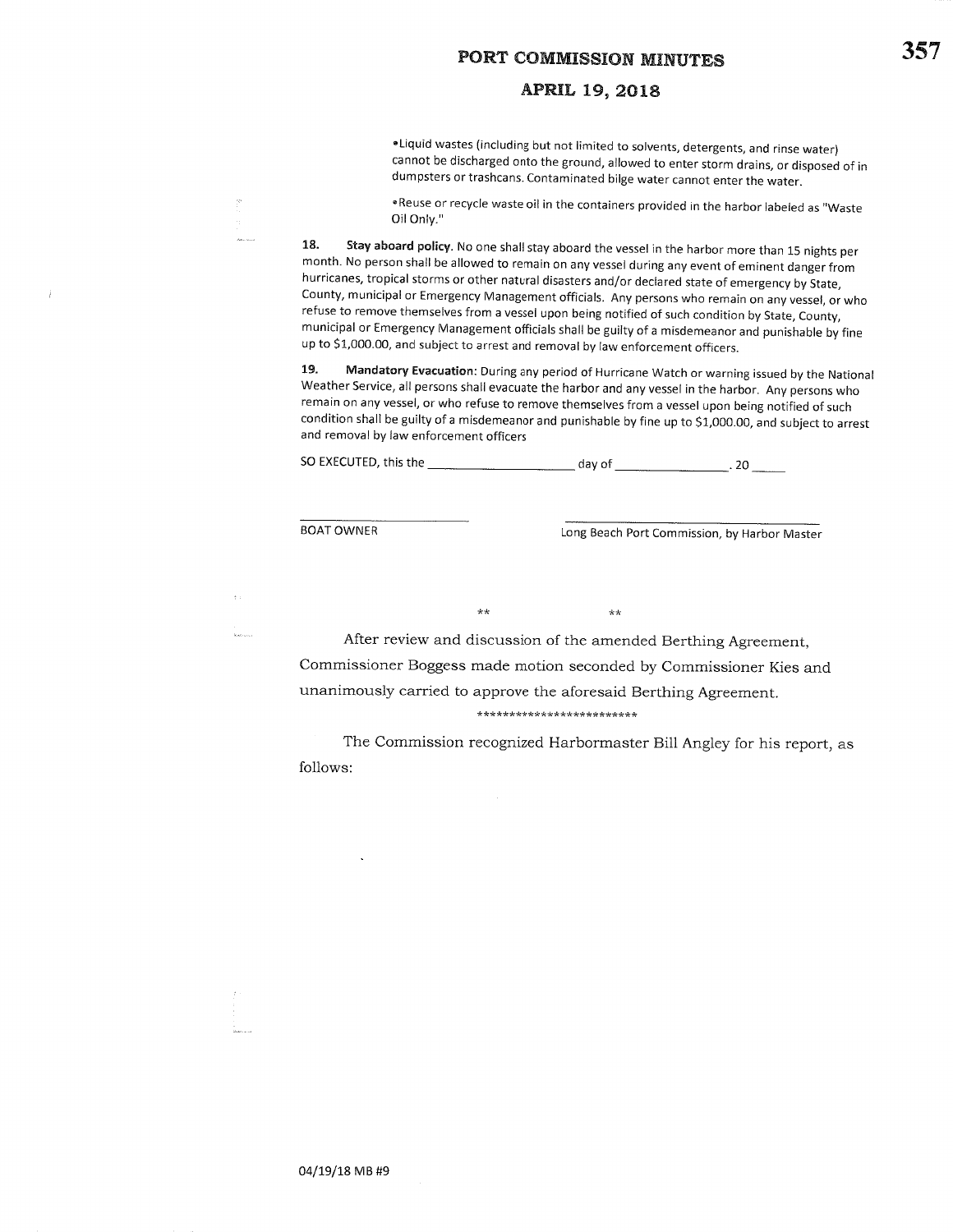### APRIL 19, 2018

#### Harbor Master Report

#### April 19, 2018

- Started walk through with FEMA today for project work sheets
- David Ball, Griff Skellie and I have started a damage estimate list for Hurricane Nate since the low tides from weather myselfand David Ball did a walk through to look atstructure and sub structure. Receiving quotes from divers to do a slip by slip assessme of the harbor for debris and silting. As of now the price is L1,500.
- Spoke with county about striping and speed bumps coordinating with them on timeframe and cost for items
- Fuel tanks to be portable 14000 to 20000 for full set up awaiting hazard midigationinformation from MEMA/ FEMA
- Landscaping: Plants removed from yacht club and by intersection that were a hazardand growing mold
- Decking: pier decking has started to rot at an increase rate making it difficult to keep upwith. 50+ deck boards a pier not to include finger pier steps, boards, and strir
- Wi-Fi for boat owners: the system in place is outdated and having multiple issues and failures. Recommend we upgrade to provide better support for slips and staff. This willalso allow us to install wi-Fi cameras in outer areas ofthe harbor to provide better safety for the staff and security for the property and structures 1400.00 to replace withmyself doing the work. The economic impact of this repair/improvement is around 20,000 per year.
- Need to replace 5 cameras due to weathering and failure
- Doors are rusting on the frames to point the doors cannot be secured quoting repairs since the frames are metal and a replacement is 1500 or more. Temporary repairs willbe made but long term they will need to be replace with a no rot door and frame
- Saturday April 14 a water spout came through the harbor from the west by pier 2. A roof of a boat was torn free sending debris clear and into boat and property all the wayto the pavilion. I have rebuilt 3 power pedestals and re-secured one pier light. Clean and fixed connections on cameras and moved condensing unit back into place. The debris was removed by K&G and placed on south wall till boat owners can finish withinsurance at that time it will be recycled.
- April 157 of 218

 $\star\star$ 

 $\star\star$ 

Extensive discussion was held regarding fuel tanks and the urgency tohave them operational as soon as possible. It was the consensus of theCommission to appoint a committee consisting of Chairman, Brandon Boggess,and Members, Russell Jones, Barney Hill, and Brian Currie, toreview/study/and compare the data the harbormaster has received regarding portable fuel tanks.

\*\*\*\*\*\*\*\*\*\*\*\*\*\*\*\*\*\*\*\*\*\*\*\*\*\*\*

#### 04/19/18M8#9

:,i..